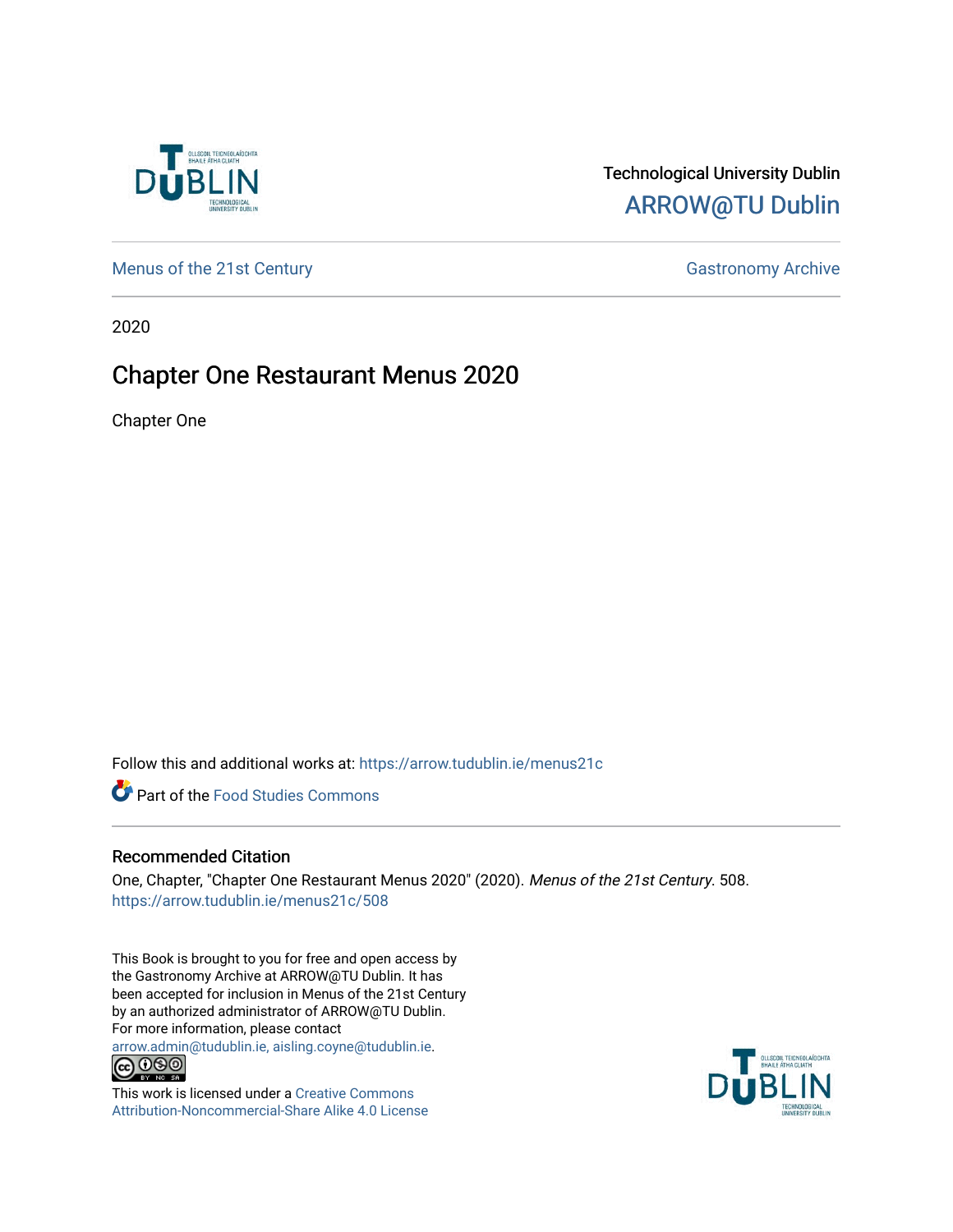

#### CHAPTER ONE

<span id="page-1-0"></span>*[THE RESTAURANT](https://www.chapteronerestaurant.com/the-restaurant/) [THE FOOD](https://www.chapteronerestaurant.com/the-food/) [THE CHEF'S TABLE](https://www.chapteronerestaurant.com/chefs-table/) [PRIVATE DINING](#page-1-0) [PRE THEATRE MENU](https://www.chapteronerestaurant.com/pre-theatre-lunch/)*

## DINNER MENU

#### **[GALLERY](https://www.chapteronerestaurant.com/the-food/)**

[DINNER MENU](#page-1-0)

[TASTING MENU](https://www.chapteronerestaurant.com/menus/tasting-menu/)

[LUNCH TASTING](https://www.chapteronerestaurant.com/menus/lunch-menu/)  [MENU](https://www.chapteronerestaurant.com/menus/lunch-menu/)

[FRIDAY LUNCH MENU](#page-5-0)

[VEGETARIAN MENU](https://www.chapteronerestaurant.com/menus/vegetarian-menu/)

[CHEF'S TABLE](https://www.chapteronerestaurant.com/menus/chefs-table-tasting/)  [TASTING](https://www.chapteronerestaurant.com/menus/chefs-table-tasting/)

[GROUP MENU](#page-7-0)

[WINE & DRINKS LIST](https://www.chapteronerestaurant.com/menus/wine-list/)

BOOK A TABLE



*Whilst we will do all we can to accommodate guests with food intolerances and allergies we are unable to guarantee that dishes will be completely allergen-free. For any guest who has multiple dietary conditions please email our reservations team. Please contact our office for any guests under the age of 16 who wish to avail of a shorter menu option.*

Four-Course €80.00

**Dinner Menu**

We use cookies to ensure that we give you the best experience on our website. If you continue to use this site we will assume that you are happy with it.

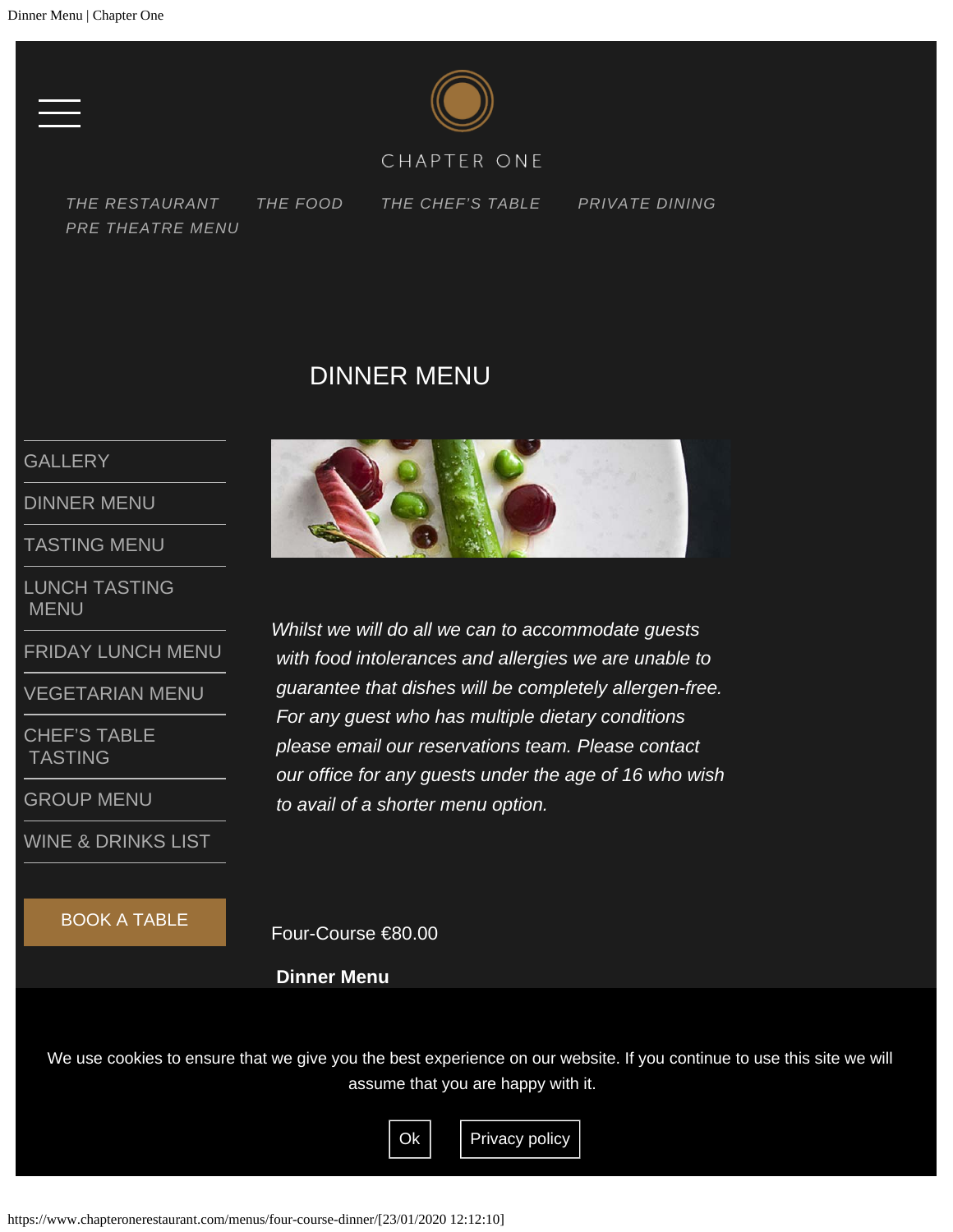**\*\*\***

Ravioli of Coolea cheese, crown prince pumpkin, braised oxtail, black truffle

Chilled marinated scallop, Kelly's oyster, apple, horseradish and buttermilk

Terrine of game, pear, pickled cherry, spruce vinaigrette, Gubeen pancetta,brioche

Warm Lambay crab pancake, Burren smoked eel, pickled red dulse, hollandaise

Pithivier of wild mallard, Gubbeen smoked bacon, foie gras, blackberry sauce

 **\*\*\***

Wicklow sika venison, red cabbage, cep gratin, black pudding,

elderberries and chocolate

Turbot, celeriac, organic leek, chanterelles, roast bone sauce

Ring farm chicken, white pudding, January king cabbage,

shiitake mushroom, salsify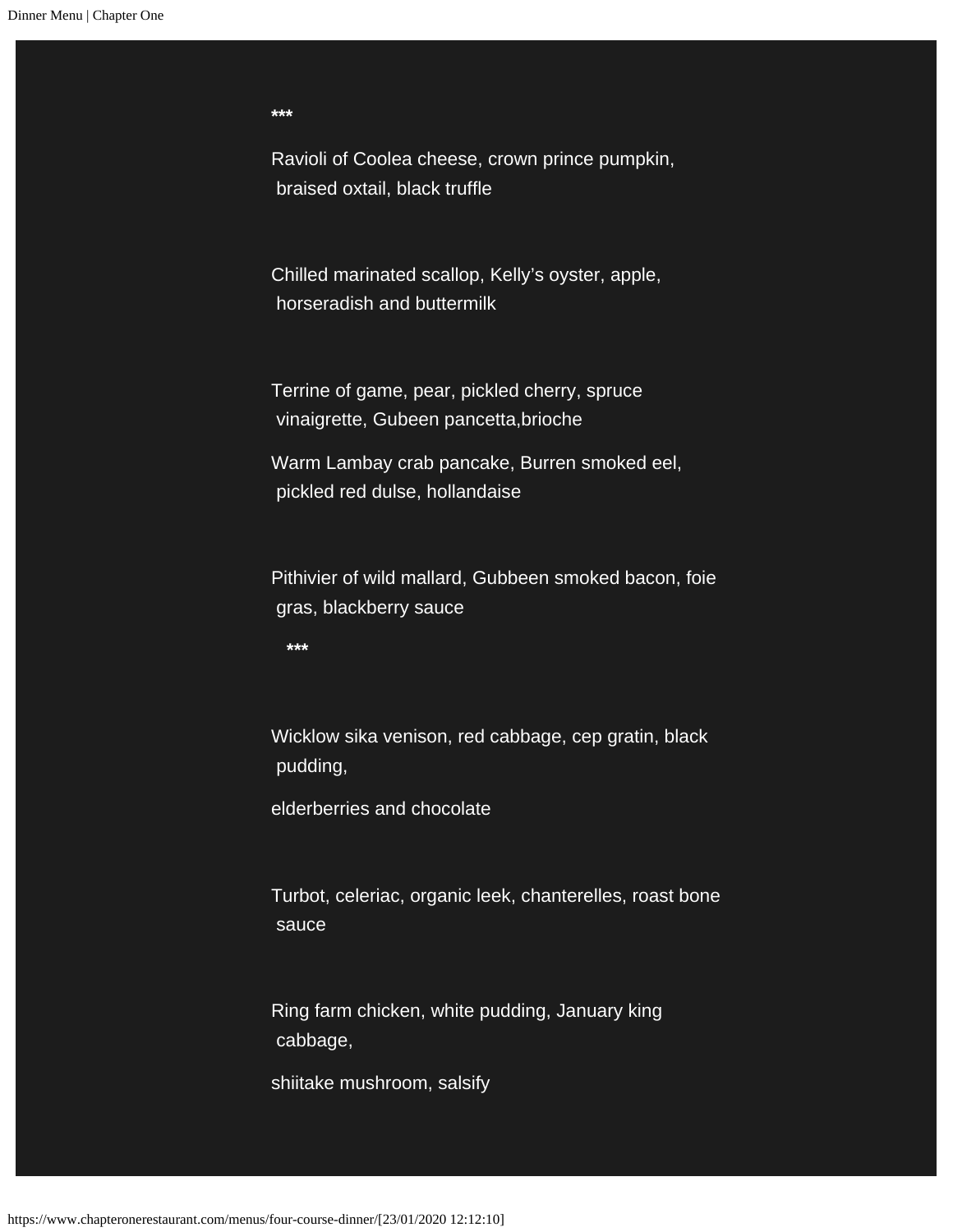Halibut, Jerusulem artichoke, garlic sausage, grapes, mussels

Fillet of Irish beef, Roscoff onion,mushroom casserole, confit potato, lindi pepper

and horseradish cream

#### **Dessert Menu & Recommended wines**

Warm 68% chocolate mousse with flavours of **Guinness** 

*Lustau Emilin, Moscatel: €9.75*

Poached rhubarb, sheeps milk and oat cream, strawberry chocolate, sour rhubarb sorbet *Pink Moscato, Innocent Bystander, Victoria, Australia €8.00*

Vanilla and Teeling whiskey mille-feuille, Irish whiskey tea ice cream

 *Château Laville, Sauternes, France €14.00*

Flavours and textures of Irish milk and honey

*Kracher Beerenauslese Cuvee, Burgenland, Austria, 2017 €13.00*

Selection of four cheeses – supplement  $\epsilon$ 7.50  *Fonseca, Guimareans Port 1996: €13.00*

**\*\*\***

Tea Coffee – Petit Fours: €4.00 Additional Cheese Course: €14.00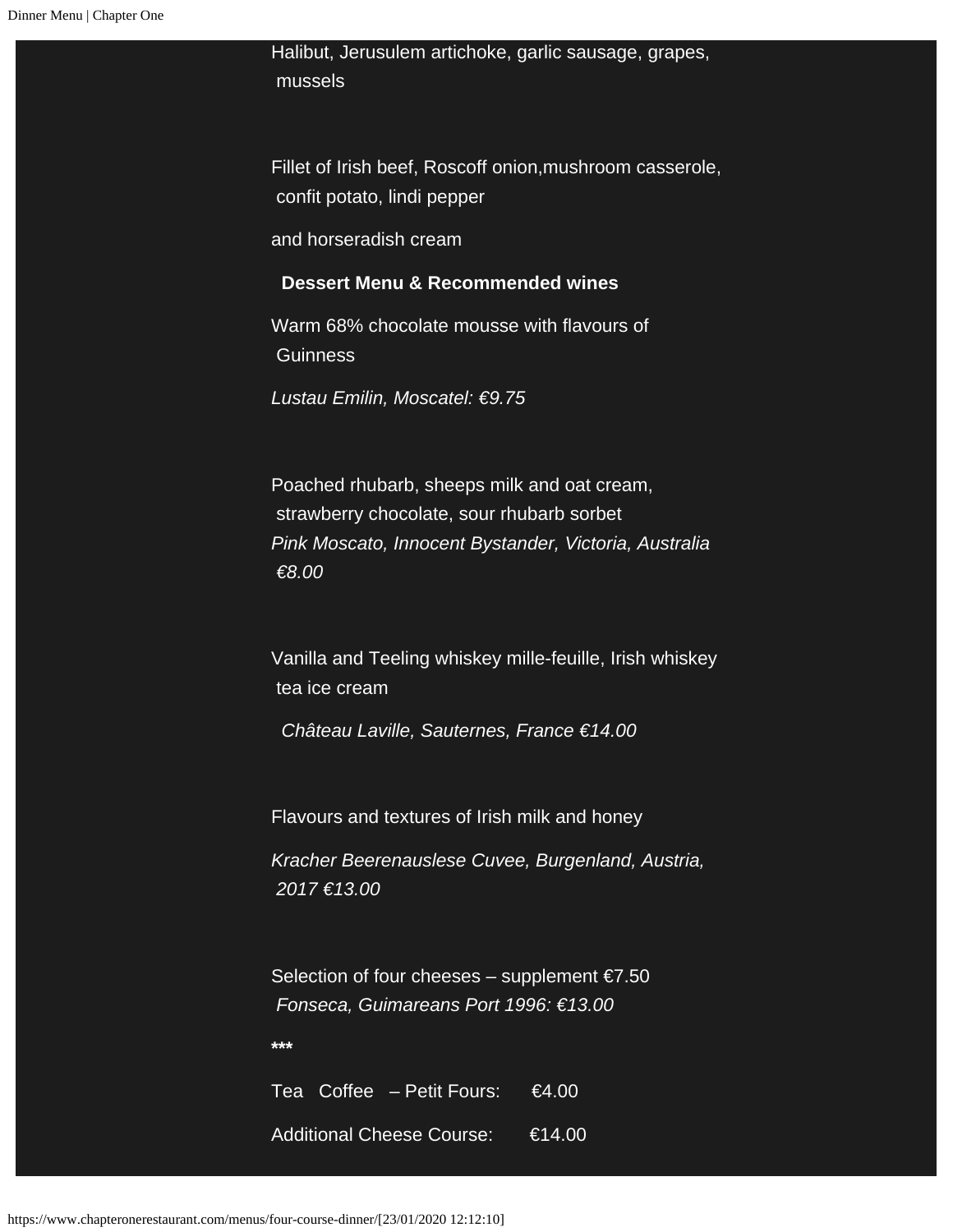Assiette to include all cheeses (suitable for 4-6 people): €35.00 **SUPPLIERS** Fingal Ferguson- Smoked Bacon Kitty Colchester- Rapeseed oil Manus McGonagle – Fresh Seaweeds Cuinneog- Irish Country Butter TJ Crowe, Tipperary- Free Range Pork Brendan Guinan – In Season Farm – Artisan seasonal fruit and vegetables Rose O'Sullivan – Spring Cottage – Broad beans, peas, spouting broccoli Whilst we will do all we can to accommodate guests with food intolerances and allergies we are unable to guarantee that dishes will be completely allergen-free.

#### TWITTER FEED  $\vee$

Opening times: Lunch- Friday 12.30pm- 2.00pm December Lunch- Tuesday to Friday 12.30pm-2.00pm

Pre Theatre Dinner- Tuesday to Saturday 5.00pm- 5.30pm (tables required back by 7.30pm)

Dinner- Tuesday to Saturday 7.30pm- 10.30pm

Closed Sundays & Mondays

[Terms & Conditions](https://www.chapteronerestaurant.com/terms-conditions/)

Site design by [Open](http://www.weareopen.ie/) Photography: Barry McCall & Barabara Corsico - restaurant interior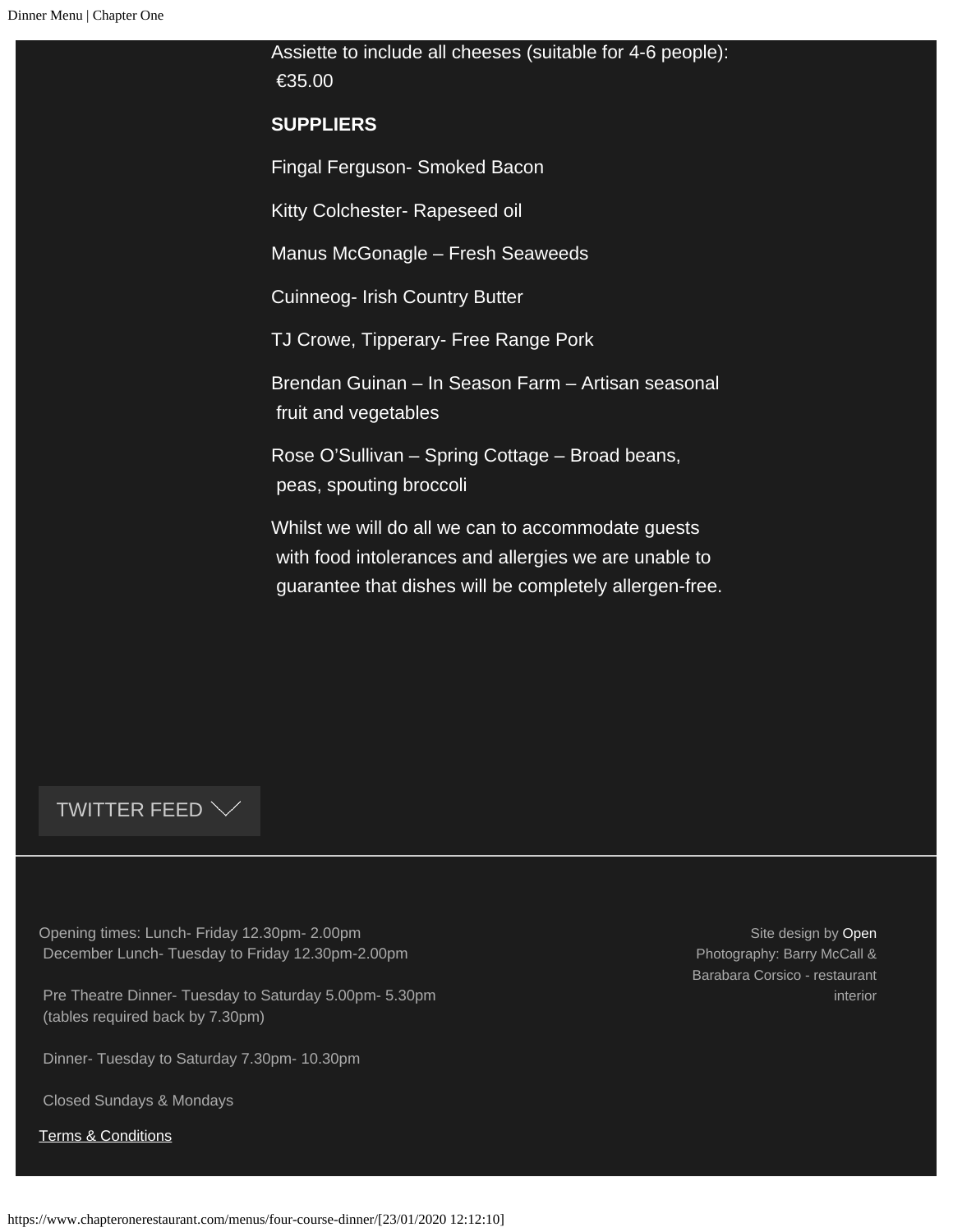

### CHAPTER ONE

<span id="page-5-0"></span>*[THE RESTAURANT](https://www.chapteronerestaurant.com/the-restaurant/) [THE FOOD](https://www.chapteronerestaurant.com/the-food/) [THE CHEF'S TABLE](https://www.chapteronerestaurant.com/chefs-table/) [PRIVATE DINING](#page-5-0) [PRE THEATRE MENU](https://www.chapteronerestaurant.com/pre-theatre-lunch/)*

# FRIDAY LUNCH MENU

### **[GALLERY](https://www.chapteronerestaurant.com/the-food/)**

[DINNER MENU](#page-1-0)

[TASTING MENU](https://www.chapteronerestaurant.com/menus/tasting-menu/)

[LUNCH TASTING](https://www.chapteronerestaurant.com/menus/lunch-menu/)  [MENU](https://www.chapteronerestaurant.com/menus/lunch-menu/)

[FRIDAY LUNCH MENU](#page-5-0)

[VEGETARIAN MENU](https://www.chapteronerestaurant.com/menus/vegetarian-menu/)

[CHEF'S TABLE](https://www.chapteronerestaurant.com/menus/chefs-table-tasting/)  [TASTING](https://www.chapteronerestaurant.com/menus/chefs-table-tasting/)

[GROUP MENU](#page-7-0)

[WINE & DRINKS LIST](https://www.chapteronerestaurant.com/menus/wine-list/)

BOOK A TABLE



(Please note menu's are subject to change)

#### **Friday Lunch Menu**

Warm Lambay crab pancake, Burren smoked eel, pickled red dulce, hollandaise

Spiced chestnut soup, cep dumpling, acidulated truffle cream

Ravioli of Coolea cheese, crown prince pumpkin, braised oxtail

We use cookies to ensure that we give you the best experience on our website. If you continue to use this site we will assume that you are happy with it.

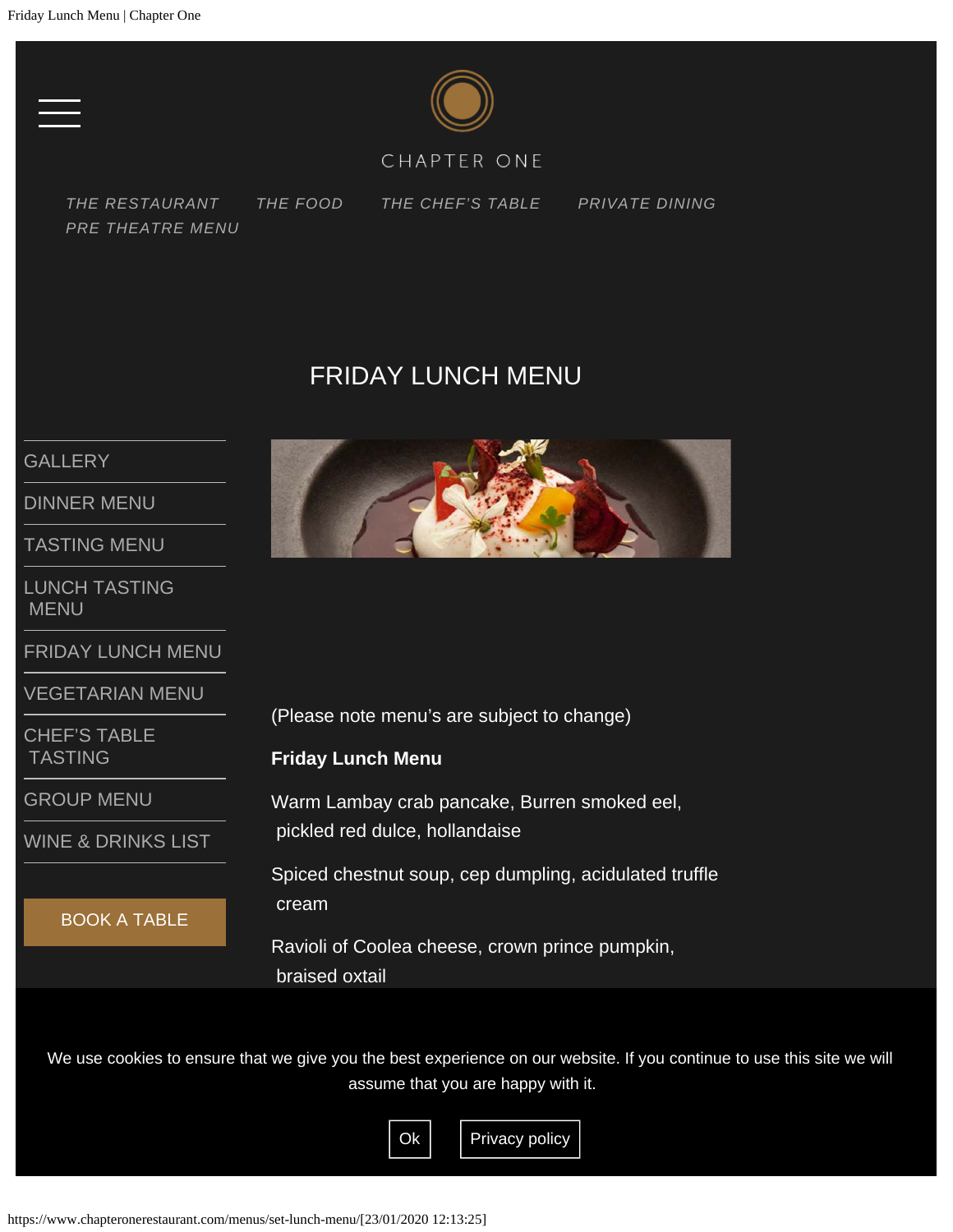Cod, celeriac, organic leek, chanterelles, roast bone sauce

Roast venison, red cabbage, cep gratin, black pudding, elderberries and chocolate

Braised beef cheek, Roscoff onion, confit potato, lindi pepper and horseradish cream

Pheasant, white pudding, January king cabbage, quince

Brill, Jerusulem artichoke, garlic sausage, grapes, mussels

\* \*

Warm 68% chocolate mousse with flavours of **Guinness** 

*Lustau, Emilin, Moscatel: €9.75*

Flavours and textures of Irish milk and honey

 *Kracher, Beerenauslese Cuvee, Burgenland 2017 €13.00*

Paris-Brest, chestnut and Baileys mousse, smoked vanilla caramel, caramelised chesnuts

*Chateau Dereszla, Tokaji Aszu 5 Puttonyos €9.00*

Selection of three cheeses from our cheese menu

*Fonseca, Guimareans Vintage Port 1996: €13.00* \*\*\*

Tea and Coffee & Petit Fours

Lunch Menu €45.00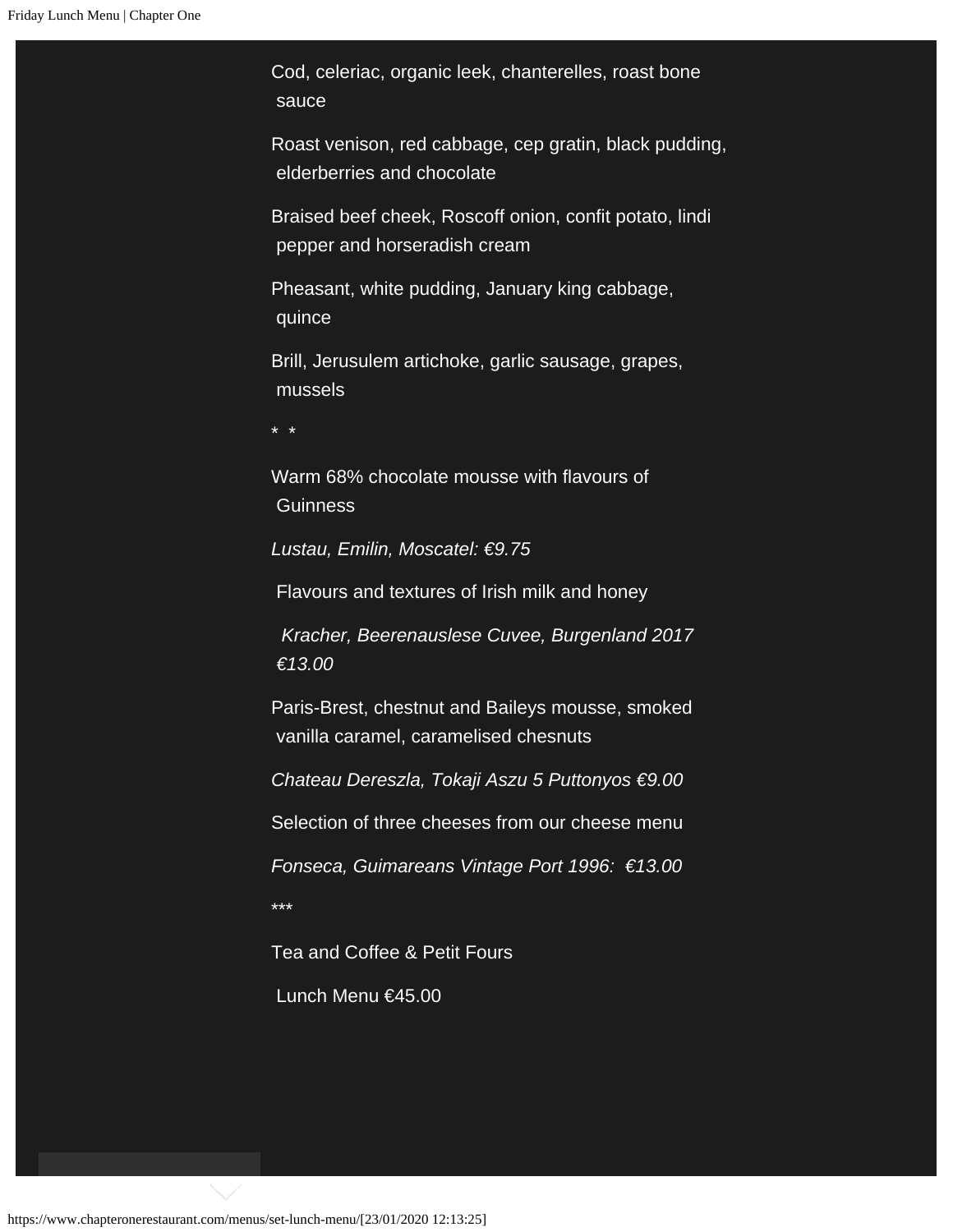

#### CHAPTER ONE

<span id="page-7-0"></span>*[THE RESTAURANT](https://www.chapteronerestaurant.com/the-restaurant/) [THE FOOD](https://www.chapteronerestaurant.com/the-food/) [THE CHEF'S TABLE](https://www.chapteronerestaurant.com/chefs-table/) [PRIVATE DINING](#page-7-0) [PRE THEATRE MENU](https://www.chapteronerestaurant.com/pre-theatre-lunch/)*

# GROUP MENU

#### **[GALLERY](https://www.chapteronerestaurant.com/the-food/)**

[DINNER MENU](#page-1-0)

[TASTING MENU](https://www.chapteronerestaurant.com/menus/tasting-menu/)

[LUNCH TASTING](https://www.chapteronerestaurant.com/menus/lunch-menu/)  [MENU](https://www.chapteronerestaurant.com/menus/lunch-menu/)

[FRIDAY LUNCH MENU](#page-5-0)

[VEGETARIAN MENU](https://www.chapteronerestaurant.com/menus/vegetarian-menu/)

[CHEF'S TABLE](https://www.chapteronerestaurant.com/menus/chefs-table-tasting/)  [TASTING](https://www.chapteronerestaurant.com/menus/chefs-table-tasting/)

[GROUP MENU](#page-7-0)

[WINE & DRINKS LIST](https://www.chapteronerestaurant.com/menus/wine-list/)

#### BOOK A TABLE



GROUP MENU (parties of 8 to 14 have a choice of 3 dishes per course; parties of 14 to 16 have a choice of 2 dishes per course)

Smoked organic salmon, Lambay crab pancake, peas, cherry blossom vinaigrette

Terrine of guinea hen, pickled green strawberries, mushroom brioche, guanciale

We use cookies to ensure that we give you the best experience on our website. If you continue to use this site we will<br> assume that you are happy with it.

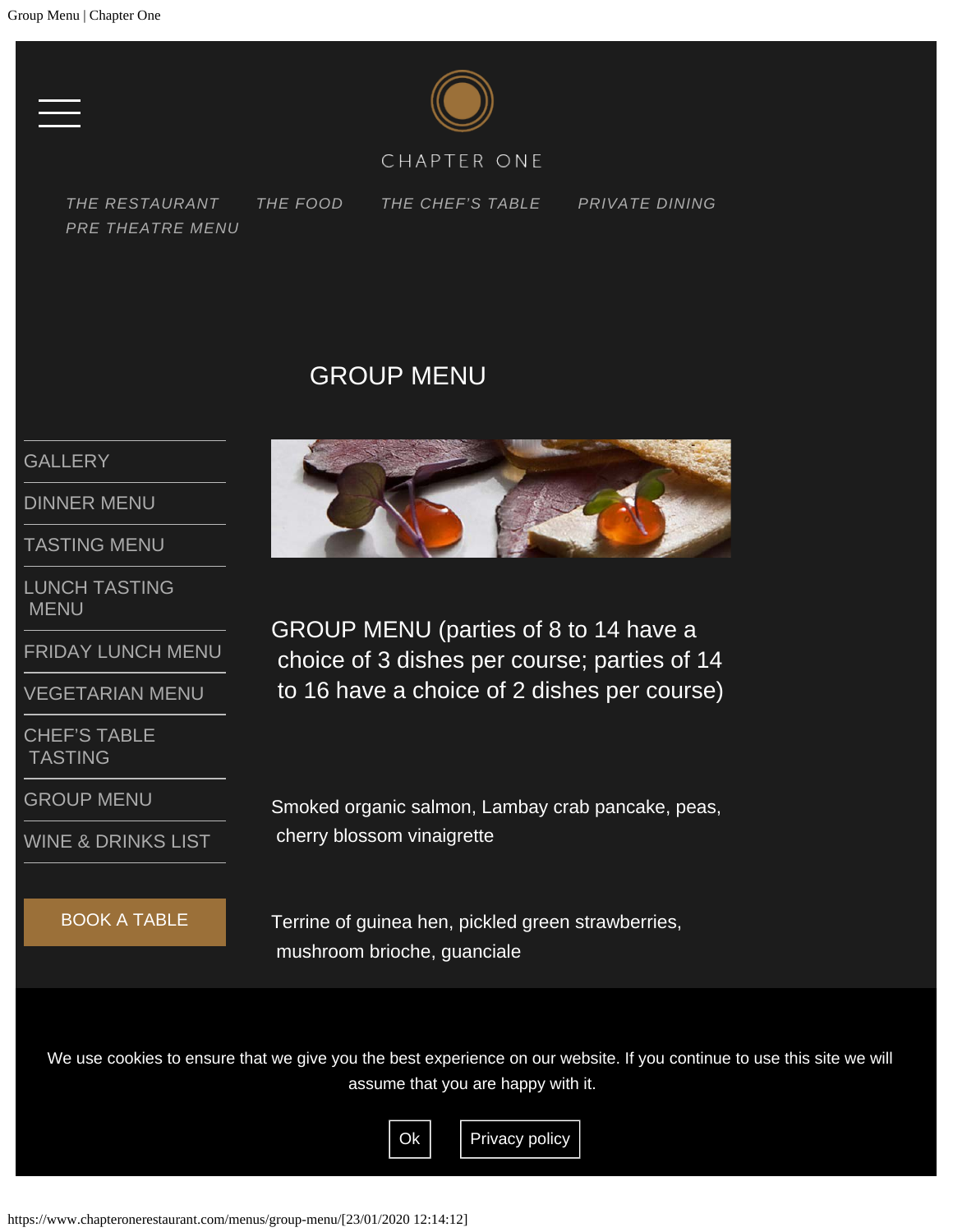Salt marsh duck, smoked black pudding, crapaudine beetroot,

bonito flavoured sesame

Halibut, mussels, girolle mushrooms, spinach

Saddle of lamb, pickled garlic scape, violin courgette

\*\*\*\*

Warm 68% chocolate mousse with flavours of **Guinness** 

Flavours and textures of Irish milk and honey

Selection of three cheeses from our cheese menu (supplement €5.50)

Tea/Coffee – Petit Fours

Whilst we do all we can to accommodate guests with food intolerances and allergies

we're unable to guarantee dishes will be entirely allergen-free.

All our beef is of Irish origin

Menu €80.00 per person

**Additional Group dinner Options- Pre Order only**